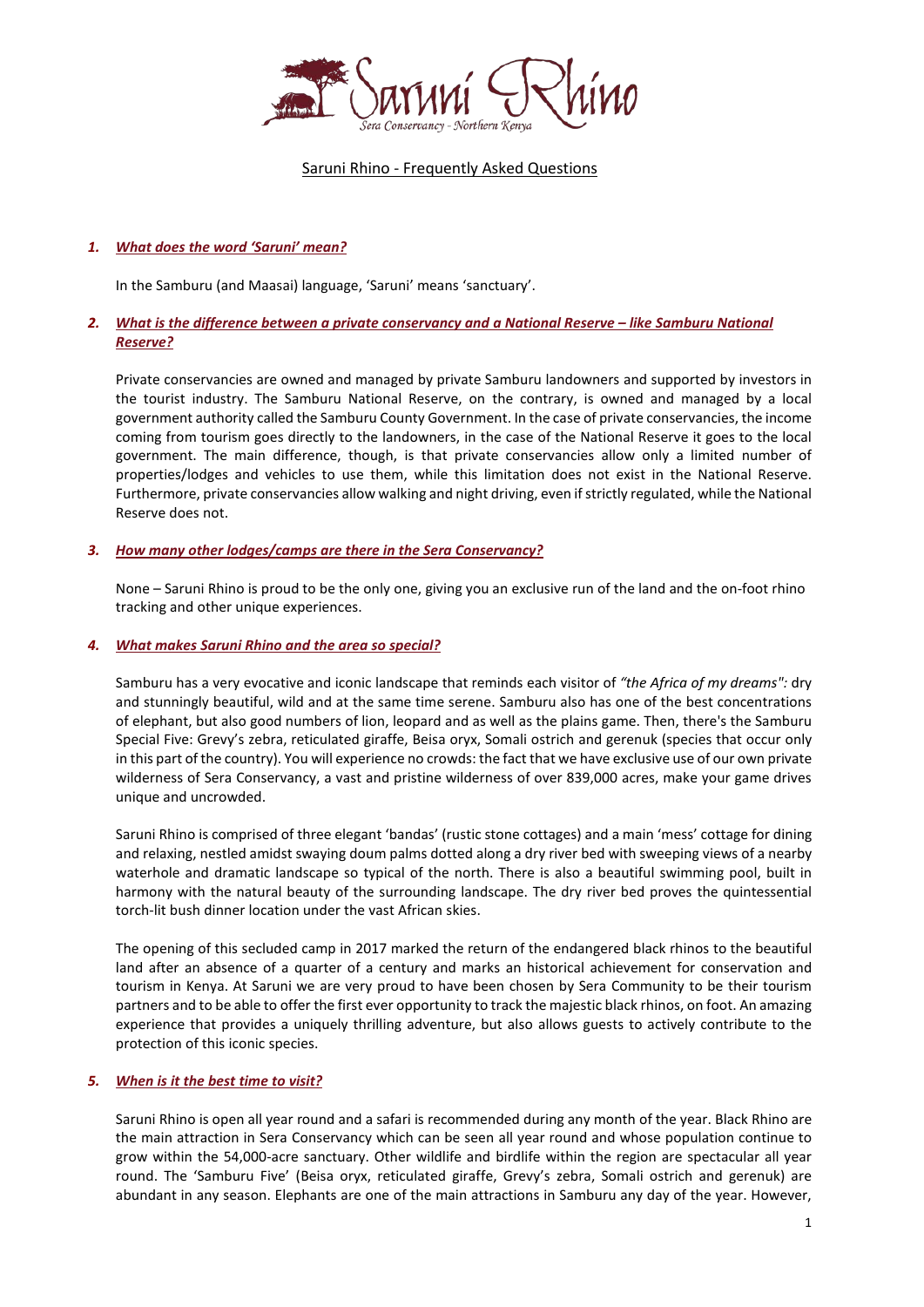keep in mind that January, February and March tend to be the hottest months in what is a hot and semi-arid destination.

The natural environment is arid and semi-arid; open scrub and grasslands with significant environmental variation based on altitude. Highlands of the Leroghi Plateau (Ldonyo) are relatively cool and well-watered. Lowlands (Lpurkel) are quite dry and hot, semi-desert.

# *6. Do I need a visa?*

Online visa applications ahead of travel are now mandatory for all travellers (adults and children) from applicable countries. Visas on arrival are no longer available. Children under the age of 16 years and accompanying their parents are exempted from payment of visa fees and are not expected to make visa application. Only their valid travel documents will be required at the point of entry. Apply for your visa online by visiting [www.evisa.go.ke.](http://www.evisa.go.ke/) The website is mobile phone-enabled which means you can complete the application from an internet-enabled mobile phone. The system also accepts photos taken and uploaded from a mobile phone. Please note, the website is currently only offered in English although other language versions are being planned. Your E-Visa will be valid for 90 days from the date of approval and not from the date of arrival in Kenya. You should therefore ensure your visa will still be valid at the time of travel. The online payment of visa fee is in US dollars. Visa fee is non-refundable since the application will be processed for approval or non-approval.

### *Travelling in & out of Kenya on the same trip?*

Should you need to enter Kenya twice during the same trip, i.e. arrive in Kenya, depart to another destination within East Africa, return to Kenya for homeward travel, you can apply for a 'double entry' visa on the E-Visa website.

Our Reservations team would be delighted to answer any further visa-related questions you may have - email [reservationsteam@saruni.com.](mailto:reservationsteam@saruni.com)

### *7. What [should](http://www.sarunimara.com/questions/3.htm) I wear?*

When visiting Saruni Rhino the focus and highlight of your trip will be participating in the rhino tracking sessions which can last anywhere between 2-4 hours, with varying walking distances depending on each track. Terrain is harsh and arid, bushy with thorns and grass burrs/stickers, with thorny Commiphera branches underfoot. The African sun can be unforgiving at any time of the day – maximum protection is strongly advised! More importantly on a safety note, the black rhino don't have such sharp vision but very sensitive hearing. We are not joking when we say, "Tread carefully". The ability to move silently is vital – so have in mind how 'lightly' your shoes or clothing allow you to walk. Smell is also a factor – your guides will keep you down-wind from the rhino but avoiding perfumes and strong-smelling lotions is advised. Wear colours that allow you to blend into the environment as much as possible, so choose natural shades of green, brown, yellow or earth red that characterise the African soil and vegetation. Bring a water-proof jacket, a hat and sunglasses.

Days can be extremely hot while nights can be cool. The annual mean temperatures range between 18° C - 30°C, while the mean annual rainfall is 345 mm with peaks in the months of November and April. You will want to bring a couple of pullovers/sweaters for the mornings, both long and short trousers, good and solid walking shoes (the same you'd wear on a mountain trek).

### *8. What [equipment](http://www.sarunimara.com/questions/4.htm) should I bring?*

The most important things to remember are your sun protection cream, your binoculars and your camera or video equipment. In addition, bring your own flashlight or torch: but if you don't have one, we can provide you with one. Equally, Birds' or Mammals' Field Guides are incredibly useful during your safaris if you are interested in these areas, as there will be plenty of occasions to consult them.

Whilst we appreciate everyone welcomes a freshen up after long day's game drive, we ask you kindly to respect the eco-status of our lodges, and keep your hair dryer and other electrical hair/beauty appliance use to a minimum, as we operate on solar power and back-up generators. Electronics with high wattage disrupt our system and can often leave us with no power. We would prefer to provide you with a suitable hair-dryer on your arrival at the lodge should you require one. We use 3-point British plugs. Each room has a multi-socket extension cord compatible with a variety of plugs from different countries.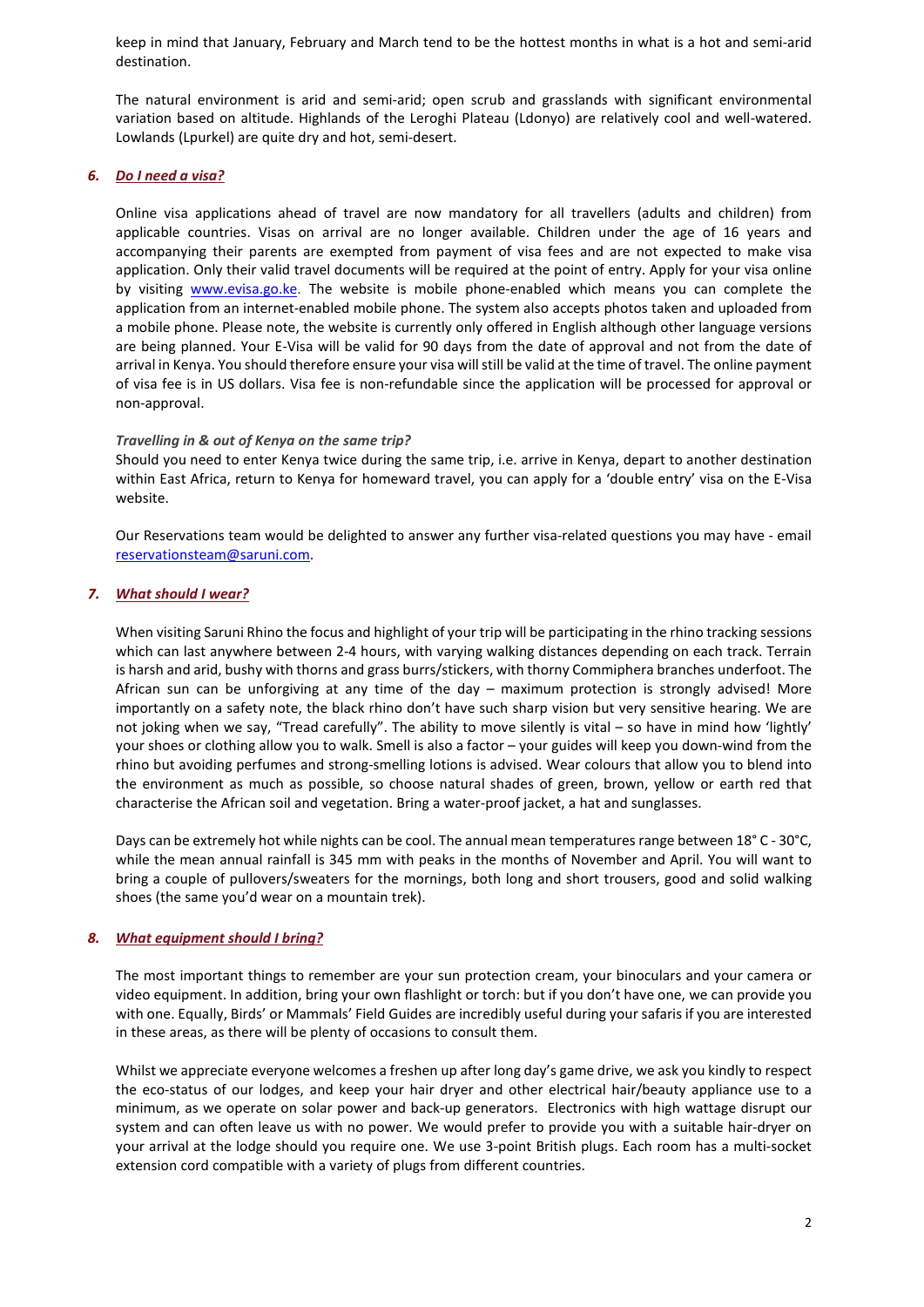# *9. Do you have telephone network and Wi-Fi at the lodge?*

Safaricom network covers part of Saruni Rhino and guests are generally able to make and receive phone calls without issue. Weather conditions and location will determine the strength of the signal for this matter. The coverage will also depend on your mobile provider back at home. We kindly ask that you respect other guest's space when doing so. Complimentary Wi-Fi is available in the Swara main area for guests to use. Please inform management should you encounter any problems gaining access. A computer is also available for guest's use.

### *10. Can [children](http://www.sarunimara.com/questions/6.htm) come on safari?*

Yes, and we don't have age limits. For parents, to go on safari with your children can be a most exhilarating experience. Children immediately connect with nature and animals, show great curiosity and ability to learn. They normally find the unusual circumstances exciting and absorbing. Obviously, children might need special arrangements and we are ready to cater for them. We always say, it's not how the children behave on safari, it's how the parents interact with them and ensure the safari experience is an encompassing one for all involved.

Rhino Tracking is only available to guests over 16 years of age. Children under the age of 16 should remain in camp and childcare can be arranged. A babysitting ('ayah') service is available upon request for US\$10 per hour payable directly. Should you require a babysitter, please let us know in advance and this can be arranged.

Food can be tailored to suit children's requirements and earlier meal times can be arranged where necessary. Please contact us to make a plan ahead of time. Some options include but are not limited to the usual 'treats': pizza, plain pasta or pasta with tomato sauce, chicken and chips etc. Babysitting can be arranged for those who require it.

### *11. Can my food requirements be [accommodated?](http://www.sarunimara.com/questions/7.htm)*

Saruni Rhino's cuisine is Italian-inspired focusing on fresh local ingredients, blended with specially-imported products. We can cater for most special dietary requirements and allergies, and our first-class chefs can accommodate bespoke menus when informed prior to arrival.

# **12.** *Is [Kenya](http://www.sarunimara.com/questions/1.htm) safe?*

Absolutely. The African bush is safe, quiet and far away from any danger. Throughout the night, your security is assured by our Samburu watchmen (the 'Askari'), who patrol the camp and grounds after dark and escort you to and from your banda after dinner. During the day, our professional guides will instruct you on how to approach the wildlife in the safest way, either on your game drive or your walking safari. Historically, the number of accidents involving humans and wild animals has always been very low: Homo-sapiens are the most feared predator of all…. In the past, like in many other countries, Kenya has been the target of terrorist actions and some governments have issued travel warnings, but they have now been lifted. Kenya is a fast-growing and very successful economy and is one of the commercial hubs of the continent.

### 13. I love animals and wildlife, but I am keen to learn about the local people too. How can you accommodate it?

Our guides and trackers, who are themselves Samburu and from our local communities, are more than happy to share with you stories, traditions, habits, concerns of the people who own the land upon which Saruni Rhino is situated. The ongoing protection of this impressive ecosystem is embraced by the Samburu because of their own culture and values, not because they have 'adopted' it from any experts.

### *14. How do the Maasai and Samburu tribes differ?*

Both tribes belong to the Nilotic family (as opposed to the Bantu family) and are originally pastoralists and seminomadic. They speak two languages that are very close to each other and have similar traditions, but they also live in very different regions (the Samburu in the arid North, the Maasai mostly in the fertile South of Kenya) and this has modified their lifestyles. In a way, the Samburu are the old-fashioned version of the Maasai, even more traditional and more community-oriented.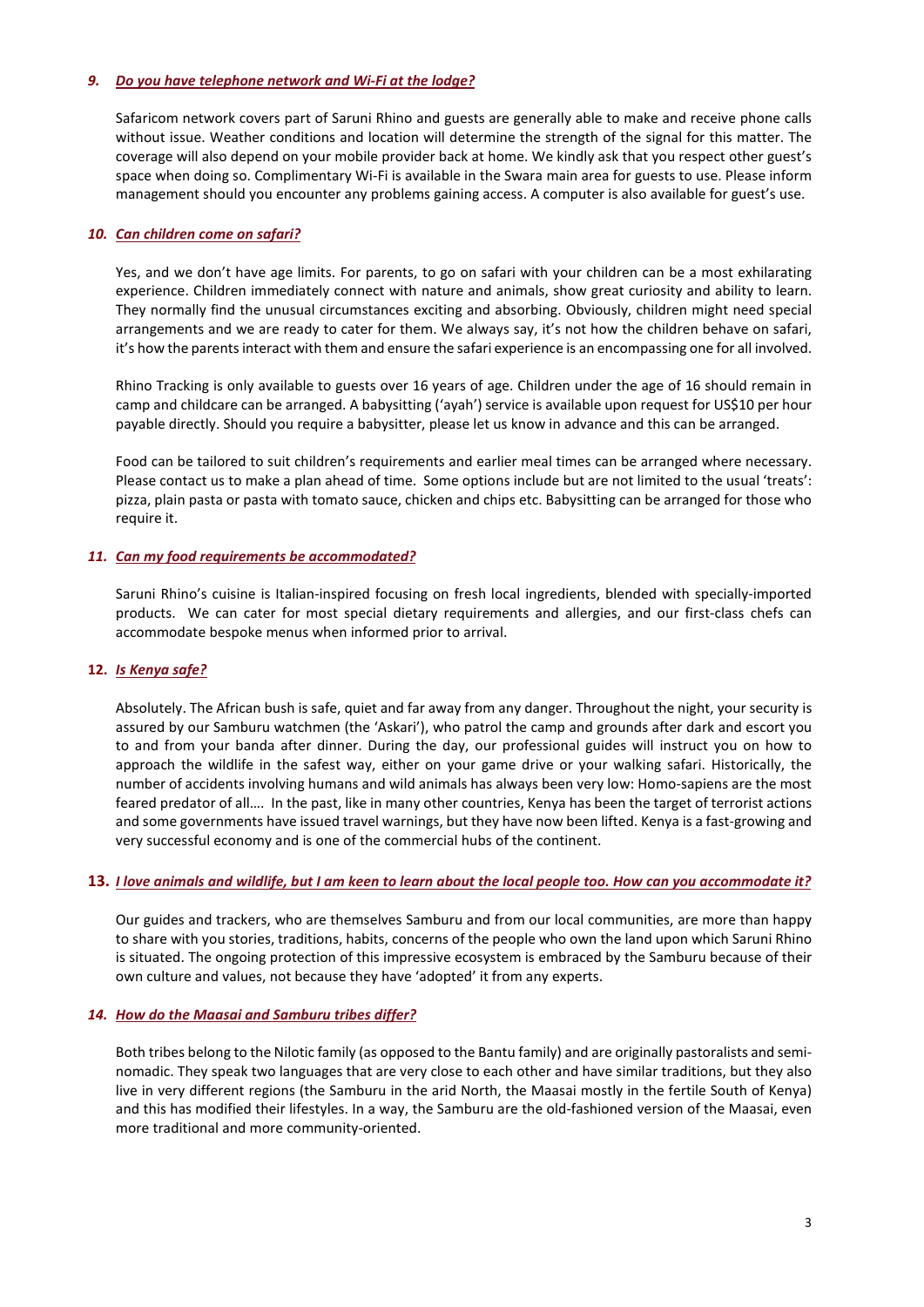### *15. What makes Saruni Rhino [eco-friendly?](http://www.sarunimara.com/questions/9.htm)*

Many things. We have invested in technology that allows us to minimise our environmental impact. Electricity (220 volts), for instance, comes from solar panels even if we have a silent generator as a back-up. All our toilets are eco-toilets that provide both short and long flush cycles. We dispose of our rubbish in a responsible way, taking glass and metal back to Nairobi for recycling. We also collect and recycle rainwater. We strive to reduced single use plastic by providing each guest with their own Saruni aluminum water bottle, which they can refill at various water dispensers in the main area and in their Bandas. We no longer provide plastic straws but biodegradable option upon request. The burning of firewood is limited only to our main fire pit and to fire the Kuni boosters. Water is heated using solar panels. We support many community projects and work closely with the local community of landowners and especially with the Samburu women. Saruni Rhino's simplicity ensures a very minimal footprint within the environment it lies.

## *16. How do I get to Saruni Rhino?*

Once you arrive in Nairobi (several airlines have daily flights to Kenya's capital, check with your travel agent), there are three ways: by car, by scheduled flight and by chartered flight. Saruni Rhino does not allow for selfdrive therefore should you be coming by road we request you drive to Kalama Gate whereby you may park your vehicle and a Saruni Rhino guide and vehicle will collect you for your transfer. The journey between Nairobi and Kalama Gate is approximately 300km, taking about six hours. Please contact our Reservations team on [reservationsteam@saruni.com](mailto:reservationsteam@saruni.com) for driving directions. The internal flight takes approximately one hour and we will be waiting for you at the airstrip, ready to begin your adventure. Air Kenya and Safarilink airlines fly to Samburu, landing at our nearest airstrip, 'Kalama' and occasionally at another airstrip called 'Oryx'. It takes a little under two hours from Kalama Airstrip to the camp, enjoying a game drive amongst roaming wildlife and through incredible scenery – so you get to start your safari as soon as you disembark from the plane! You can also charter your own plane. Your booking agent can arrange this for you.

# *17. Do you have a private [airstrip?](http://www.sarunimara.com/questions/11.htm)*

If you plan to arrive to Saruni Rhino using a private plane, you will land at Kauro Airstrip, and this is our nearest landing site being a 5 mins' game drive from the lodge. Its GPS coordinates are N 1°03'51", 37°43'09" E

### *18. What health [precautions](http://www.sarunimara.com/questions/12.htm) should I take?*

**Malaria Prevention:** Saruni Rhino is a low-risk area due to low population density. Mosquito nets are still provided in each banda as a precaution. You should still eliminate any risk by keeping your arms, legs and feet covered as much as possible after dusk (long, light-coloured sleeves and trousers are best) and cover exposed skin with a strong repellent. Mosquito repellent spray is provided in your banda. However, it is always better to consult your doctor and be given personalised advice.

**Yellow fever vaccination** is not compulsory in order to enter Kenya and yellow fever in itself is not a major threat, but we advise that you ask a doctor about the need for a yellow fever vaccination. If guests are travelling on to a destination or returning home following a visit to Kenya, they may be asked to present a valid Yellow Fever Vaccination Certificate on arrival, having declared they have just visited or travelled from Kenya.

When travelling, hepatitis is always a concern and we advise the guest to ask his/her doctor about the need for an A-type vaccination, it lasts for ten years and will give peace of mind.

**Sun Protection**: do not underestimate the power of the equatorial sun. The sun can quickly burn and may even cause sunstroke. A hat and sunglasses will protect you from the bright light. A high-factor sunblock applied liberally to exposed skin is essential. Avoid dehydration by drinking plenty of bottled water whilst in the sun.

### *19. What if there is an [emergency](http://www.sarunimara.com/questions/14.htm) and I need to be evacuated for health reasons?*

All guests travelling to Saruni must have comprehensive travel insurance, medical insurance and emergency evacuation coverage. On all bookings we organise temporary emergency medical evacuation cover valid for 1 month. Please contact us at [reservationsteam@saruni.com](mailto:reservationsteam@saruni.com) or ask your travel agent about the Flying Doctors' cover on offer in Kenya.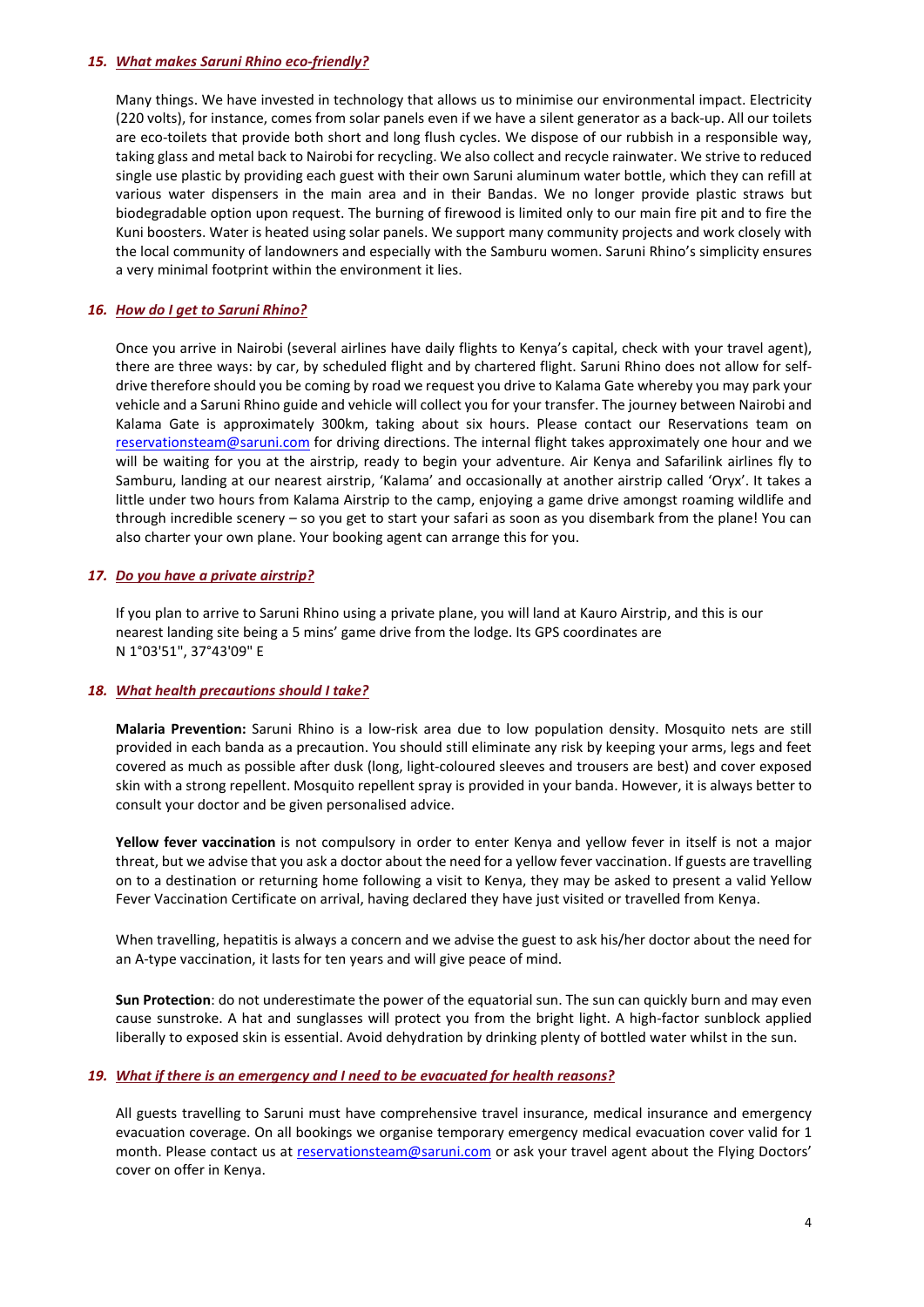## *20. What should I expect when [tracking](http://www.sarunimara.com/questions/14.htm) Black Rhino on foot?*

This is 'thrill-of-a-lifetime' experience, which is a walking safari tracking the black rhino on foot, accompanied by an expert Samburu guide and a highly-trained Sera Conservancy ranger. Departing from the camp, you are transferred to the Sanctuary and driven to the last known location of the nearest rhino (as located and communicated by rhino monitors & rangers) and disembark the vehicle for a full Safety Briefing by a Saruni guide & Sera Rangers who will accompany the walking safari. You will be led to the locations of some of the 19 rhinos throughout the 25,650 acre sanctuary that can last anything from 30 mins to 3 hours – depending on location of the rhino and if multiple sightings take place. On foot, depart in single file in the direction of the rhino, observing tracks and other traditional Samburu tracking methods approaching to a safe but visible distance from the rhino and observe the rhino's activity for as long as it allows. After tracking you are transferred back to Saruni Rhino camp or on to other activities available in the area. The Rhino Tracking Experience is only available to guests over 16 years of age. Children under the age of 16 years can stay at Saruni Rhino but due to safety reasons will not be permitted to participate in the Rhino Tracking Experience.

# 21. What else can I do at Saruni Rhino in addition to on-foot black rhino tracking and game driving amongst the *wildlife?*

At Saruni Rhino you can participate in a wide range of diverse activities appealing to all tastes and all ages. The activities have been developed in celebration of the great wilderness right on our doorstep and the unique people who call it their home.

**GUIDED GAME DRIVES – DAY & NIGHT.** You can enjoy morning, afternoon and all-day game drives through Sera Conservancy, in the wild, undiscovered Northern frontier of Kenya. We also highly recommend night game drives when nocturnal species can be encountered. This is a unique activity not permitted in the National Reserve.

### **SWIMMING POOL**

Built in harmony with the natural beauty of the surrounding landscape, guests can enjoy a few laps in the curved pool, whilst admiring the beach-club feel of the sandy, dry river bed and swaying palms, along-side.

# **PICNICS, BUSH MEALS & SUNDOWNERS**

The dry river bed along which Saruni Rhino is located is our 'playground' – the backdrop for drinks, meals and chilling around the fire (weather permitting). Exploring further afield, we have a range of scenic spots within the 839,000 acre-large Sera Conservancy that form the perfect setting for picnic breakfasts and refreshments during a game drive and pre/post rhino tracking. The sundowner is a well-deserved drink at the end of a long day to 'salute' the African sun as it is setting. We can stay in camp enjoying the dry river bed or we drive you to a panoramic viewpoint and serve you your favourite drink along with a selection of scrumptious 'bitings'; snacks ahead of the delicious dinner which awaits back in camp.

Note – bush dinners are usually part of a group, unless we can accommodate otherwise.

### **WATERHOLE**

Situated right in front of the camp in the dry 'lugga' river bed is a rocky formation – the 'Waterhole'. During dry spells, the waterhole is visited daily by herds of elephants, impala, monkeys, birdlife, Kudu, even giraffe, and much, much more. Sit back and enjoy what comes!

# **GUIDED 'LUGGA' DRY-RIVER BED WALKS.**

Walking safaris along the vast dry river beds (known as 'the luggas') of Sera are set in a breath-taking landscape. Explore the wilderness from a different perspective. Sturdy walking shoes and a hat advised.

### **RARE LICHTENSTEIN'S SANDGROUSE SPECTACULAR**

Each day, before dawn and after dusk at various waterholes throughout the Conservancy, you can watch with delight, thousands upon thousands, swarms upon swarms of the nomadic and mostly nocturnal Lichtenstein's sandgrouse swoop in to take water and refresh themselves.

### **RE-WILDING RHINO CALF VISIT – 'LOIJIPU'**

At just a few days old, 'Loijipu', a male rhino calf had to be cared for at nearby Reteti Elephant Sanctuary for the first 18 months of this life. He was returned to the Rhino Sanctuary under 24/7 surveillance in an attempt to 're-wild him'. Three years on from his release into Sera's wilderness, he is taking his time to carve out his territory and in developing the skills he needs to survive in the wild. To date, he is still visitable by Saruni's guests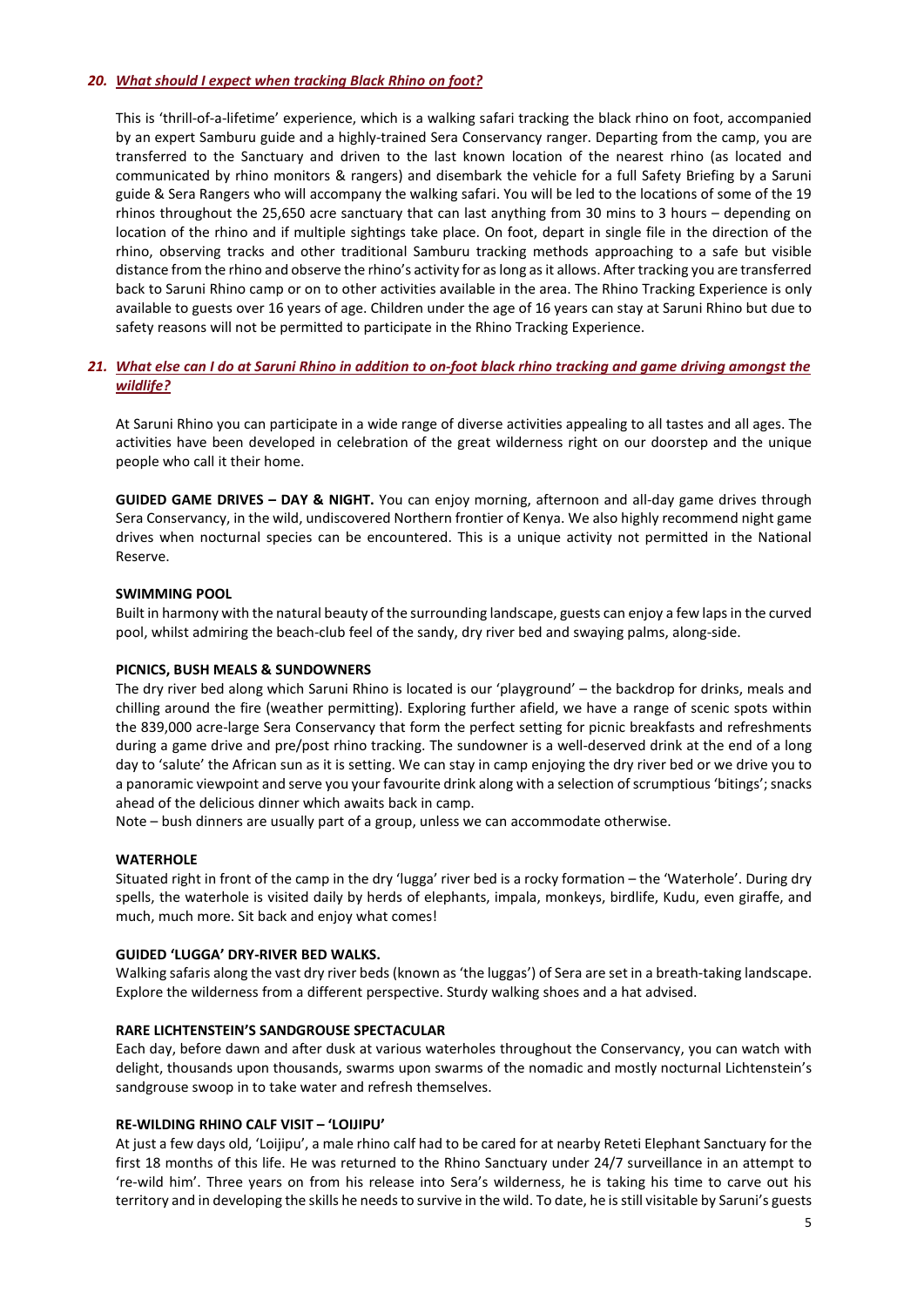who can observe him going about his day, and if he allows, to get up close (this will change as he becomes 'wilder'). Photographs and filming are permitted.

### **BIRDWATCHING.**

If you have an interest in birds or just enjoy seeing the colourful ones, our passionate and knowledgeable guides would love to show you what Samburuland has to offer. With over 400 species of resident and migrant birds perching amidst the arid bush scrubs of Sera, the plush doum palms along the dry river beds, or the indigenous verdant acacia, you will not be disappointed. We carry field guides in the vehicles and would recommend a pair of good binoculars.

## **CULTURAL PERFORMANACES**

Sit back, relax and enjoy a mesmerising cultural performance of traditional song and dance. Usually performed during sundowners (as arranged by camp management at their discretion), guests can lose themselves in an authentic display of the Samburu culture through stories, songs and movement. Guests can participate in the dancing or they can simply enjoy the colourful spectacle. Photographs and filming are permitted.

**CULTURAL VISIT TO LOCAL VILLAGE & COMMUNITY.** Our safaris are not only focused on wildlife but also on culture and people. Some call it 'cultural tourism'. We call it 'meet the neighbours'. We visit genuine Samburu villages - our neighbours and friends, we are privileged to share moments of their life. They are the ancient custodians of this land and we feel it is an integral part of the Saruni Samburu experience for you to see how they live, how they protect the environment and in what way they differ from other African tribes. Be prepared for the Samburu to ask you questions too as they will be curious about you! Consider it an exchange of ideas and information. \*Please note, this visit incurs an additional charge of US\$20 per person that goes to the community directly.

### **THE SINGING WELLS**

Sera Community Conservancy is home to a series of natural and excavated wells dotted around its 350,000 hectares-large landscape. A chance-in-a-lifetime experience for guests staying at Saruni Rhino to bear witness to a daily occurrence from the ancient past – local pastoralists bringing their livestock to drink, digging up water from the wells to fill up holders and troughs, singing as they go which is recognisable only by their own livestock to encourage them to come to the wells to drink. Note the Wells are operational during the dry seasons. Photography and videography are not permitted to respect and preserve the ancient customs of these seminomadic pastoralists.

### **SEEDBALL THROWING**

Buy a box of seedballs from the camp manager and join the re-greening movement happening in Kenya! The seedballs consist of an indigenous tree seedling protected by a thick charcoal crust. On your game drives or on your guided walks, your guides will let you know the most suitable places to throw the seeds so they stand the best chance of germinating. Let's help re-green Kenya together!

**HELICOPTER EXCURSIONS.** These are available upon request and payable extra, with excursions to Mount Kenya, Turkana and everything in between. Ask lodge management for further information.

### *22. What about [snakes,](http://www.sarunimara.com/questions/13.htm) insects, bugs etc.?*

It's unlikely that you are going to be disturbed or scared by snakes, insects and bugs. Yes, the African savanna is home to all kinds of snakes and insects, but you rarely see them and if that happens, you most likely see from a safe distance. They are more scared of you. The camp manager on arrival can instruct you further. In a very dry, cool, sunny area like ours, bugs and insects are not likely to play a major role in your safari… and you'll certainly see more elephants and lions than you will snakes! For your own comfort, as lights attract insects (and to save electricity!), please turn off the lights in your banda when you are out or when not required.

# *23. How long [should](http://www.sarunimara.com/questions/15.htm) a safari be?*

It really depends on how much time you have at your disposal. In general, if you are travelling from Europe of from the United States, you should plan to have at least a week in Africa. A period of ten days-two weeks would allow you to have an even better experience. There are two ways to enjoy a safari: one is to focus on one area and location and spend all your time there. The other is to tour several lodges, camps and locations, spending two or three nights at each of them. In the first instance, you get to discover much more of the area that you choose, you establish friendships and personal relationships with your hosts and with many of the guides and people who work at the lodge. You will get to know the area from all its different perspectives: early morning safaris, night safaris, bush breakfasts and bush dinners, dawn and sunset, the wildlife but also the people and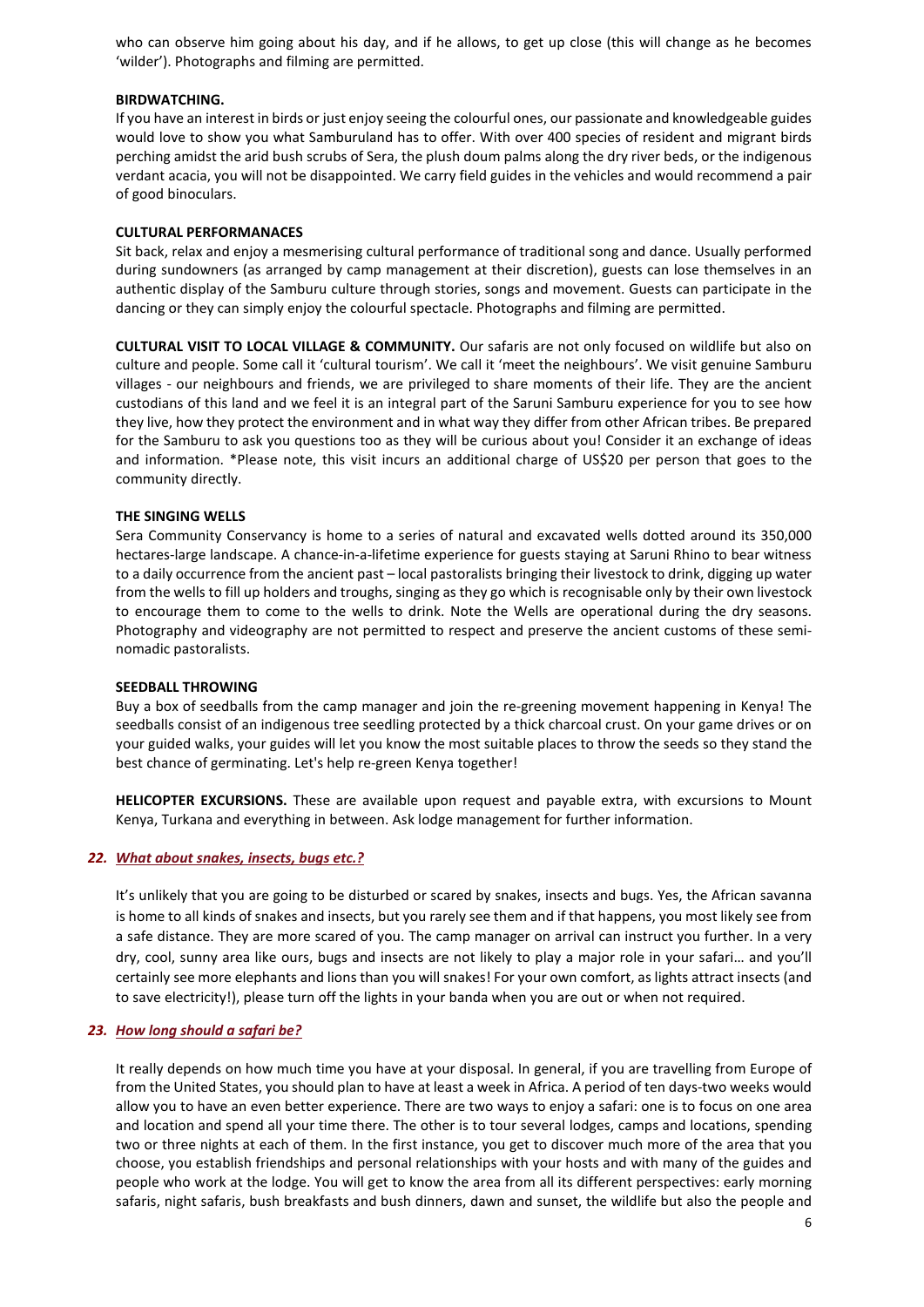their customs, photography and pure contemplation, the walking and the driving… The second type of safari allows you to taste the incredible variety of landscapes that Kenya and East Africa can offer. From the very hot deserts to the snows of its highest mountains. The choice is yours!

## *24. What cars do you have? Am I safe in the car? Can we have exclusive use?*

At Saruni Rhino, we have a fleet of 4x4 Land Rovers for all game drives and transfers. The vehicles are opensided for the best game viewing and have a canvas roof for shade. The animals do not see you – they only see the outline of the car as an object, and not as prey so you can game drive safe in this knowledge. However, it is still advisable to keep your legs and arms inside the vehicle when you are near to the wildlife. Guests share our vehicles, unless exclusive use of a vehicle has been arranged at US\$350 per day.

## *25. What forms of payment does the camp accept?*

At Saruni Rhino, we accept the following forms of payment: Visa and MasterCard credit cards and debit cards. Please note: there is no applicable surcharge when paying for stay incidentals. However, a surcharge applies if using a credit card to settle any outstanding accommodation/travel costs that are due to us prior to your arrival. Please note that we do not accept cash payments.

Any staff tips/gratuities may be paid in cash.

### *26. What are conservation fees – and why do I need to pay them?*

This is the daily amount of US\$175 per person, payable as part of your holiday costs, due to the communities which own the private land upon which Saruni Rhino is situated. In paying this, you are directly contributing to the ongoing protection of wildlife and land conservation, supporting the communities and preventing unnecessary development that would endanger fauna and flora. For more information relating to conservancy fees, please email our Reservations team on [reservations@saruni.com](mailto:reservations@saruni.com)

# *27. How much does a [safari](http://www.sarunimara.com/questions/17.htm) cost?*

Back in the 'golden days' of safari, a high-quality safari in Africa used to be a very expensive holiday, affordable only by the famous and wealthy. The glamour of those days is still part of any well-organised safari, but times change and so does accessibility. Naturally, the cost of a safari varies according to some variable factors such as internal transfers required, flights on scheduled or chartered planes, or, driving, number of people travelling together, extra activities required. In general, you should budget an all-inclusive cost is between US\$700-1,000 per day per person (flights and transfers not included).

### *28. Are you [allowed](http://www.sarunimara.com/questions/18.htm) to hunt animals in Kenya?*

No, absolutely not. Hunting has been abolished and forbidden in Kenya since 1977. The only shooting we do of wild animals and the beauty of Africa is with our cameras and with our eyes.

### *29. How do you support the local community?*

Saruni believes fully and invests significantly in community development and conservation. Saruni Rhino works together with the Northern Rangeland Trust (NRT) to improve the living conditions for the 16,000 local Samburu people who own the Sera Conservation Area and is providing them with income generated by the tourism for the first time in their history. Saruni Rhino is committed to employing most of our staff from this small community. 100% of the employees are local Samburu men and women and are trained by the camp. Saruni Rhino has been designed and built in an eco-friendly way to achieve minimum impact on the environment. The camp also generates revenue for the operating of the Sera Rhino Sanctuary, an area of over 25,000 acres which is fenced and protected by highly trained Sera Community Conservancy Rangers, fully dedicated to the protection of 19 black rhino.

### *30. What other properties does Saruni have in Kenya?*

We are proud to be able to offer the ultimate safari 'circuit' with guests staying at our camps and lodges across Kenya, as introduced below:

**Saruni Wild** is a tented camp elegantly and comfortably furnished with all the necessary luxuries of a wild yet classic safari – hot water showers, flushing loos, open safari vehicles, Italian-inspired cuisine and exceptional